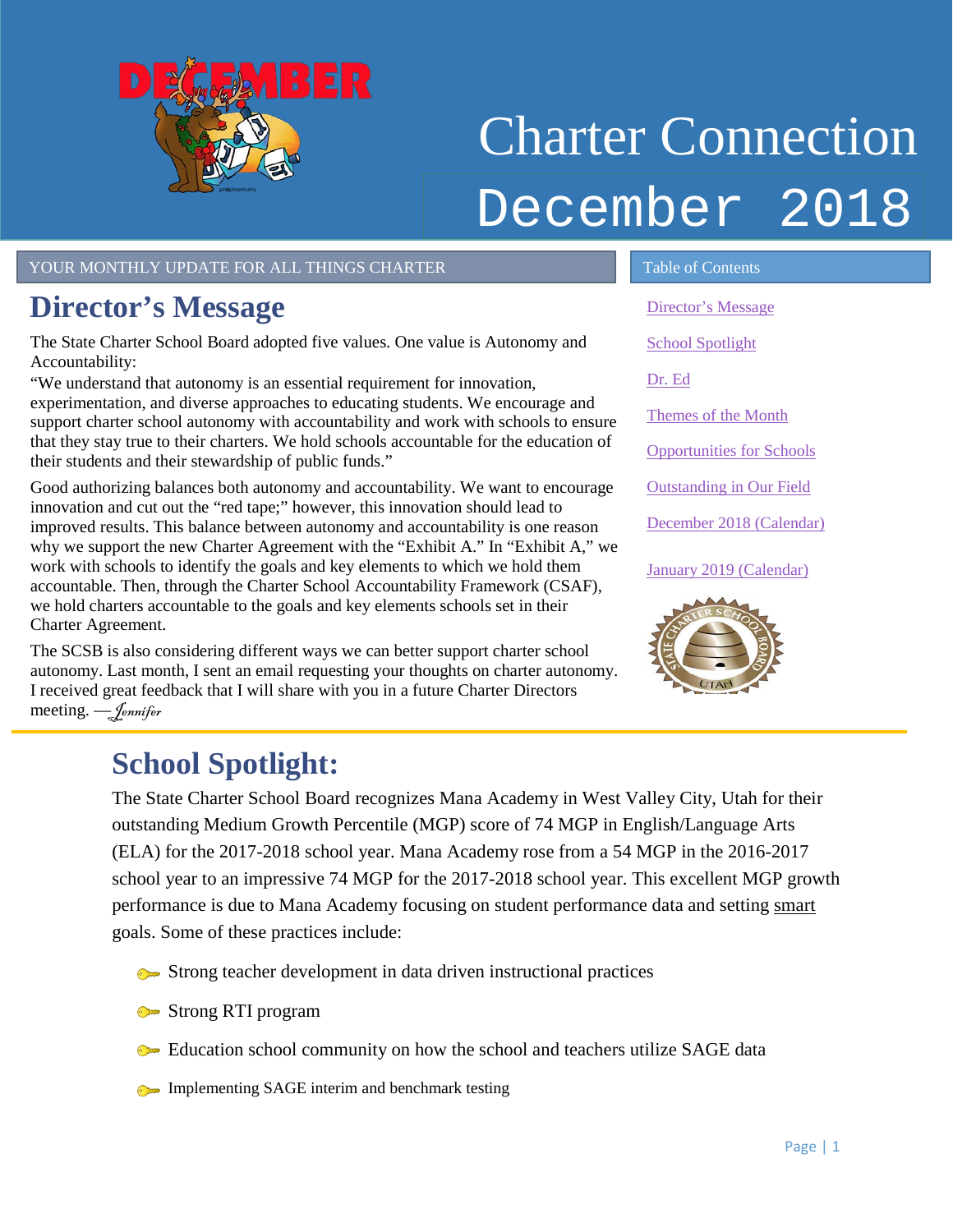### <span id="page-1-0"></span>**Dear Dr. Ed,**

Midterm elections just ended, with a surprising number of educators on ballots throughout the nation and a voter high turn-out. But local politics has a greater impact on our personal lives and with the Utah Legislative Session gearing up, I am wondering how and in what ways local schools and individual educators can have an impact on education policy. Sincerely, Does My Voice Count?

Dear Does My Voice Count,

Recently I attended a meeting with a local elected official who stated at least three times that he gives weight to an individual teacher's voice more than almost any other of his constituents. When asked why that was, he answered, "because they are not asking for themselves." He shared that teachers make up the largest single voting-block in the state. I'd say educators have tremendous individual and collective power in their voices, when they chose to use them. A recent education conference panel found the same, educators can and should be advocates, because the stories they tell are valued by policy makers. In many cases, the process of advocating––talking in front of a group of important people in fancy suits, wondering if anyone is listening––can be intimidating and jarring. Too often, educators are "waiting for somebody else to come save us," NAEYC Governing Board President Amy O'Leary said.

Experienced advocates noted that keeping things personal, describing the experiences of families with which worked, instead of talking about numbers and budgets, works best. So how do you get involved? Use social media to connect with people who share your same goals, as well as with your representative. Tell your story! Public meetings are recorded so you can go back and listen to topics which are of interest to get a feel for how the legislature sees the topic. Send an email to your representative telling him or her how you wish them to vote and why. Here is a link to find your own elected officials.

<https://www.utah.gov/government/contactgov.html>

If that is too intimidating still, start with your local board. Attend their meetings. Then work toward sharing your thoughts, questions, and goals with a charter advocacy group. They can also help to provide context for some of the issues surrounding certain issues.

At the end of the day, policymakers represent the people. "We forget those policymakers work for us," O'Leary said. "Reminding ourselves of that is so important."

Best Wishes & Much Success, Dr. Ed U. Cation

#### **Themes of the Month**

<span id="page-1-1"></span>As educators, we often use metaphors as a teaching tool. One purpose of using metaphors is to encourage self-

reflection. One metaphor commonly used compares growth to the development of a group of individuals. For example,

historians may talk about a country at an infantile or adolescent stage. At the National Association of Charter School

Authorizers one presenter, Marci Cornell-Feist, suggested a similar metaphor for governing boards.

Cornell-Feist identifies several stages of growth. At the youth stage, a governing board is reactive to events. This

governing board struggles to understand what their roles are and the best way to proceed. The next stage the governing board

uses data in their decision-making process. This board works toward stabling sustainable processes. The last, or mature, stage

of a governing board is when the board focuses on optimizing processes and outcomes.

At which stage is your governing board? Are board members headed in the same direction? What are your next

steps?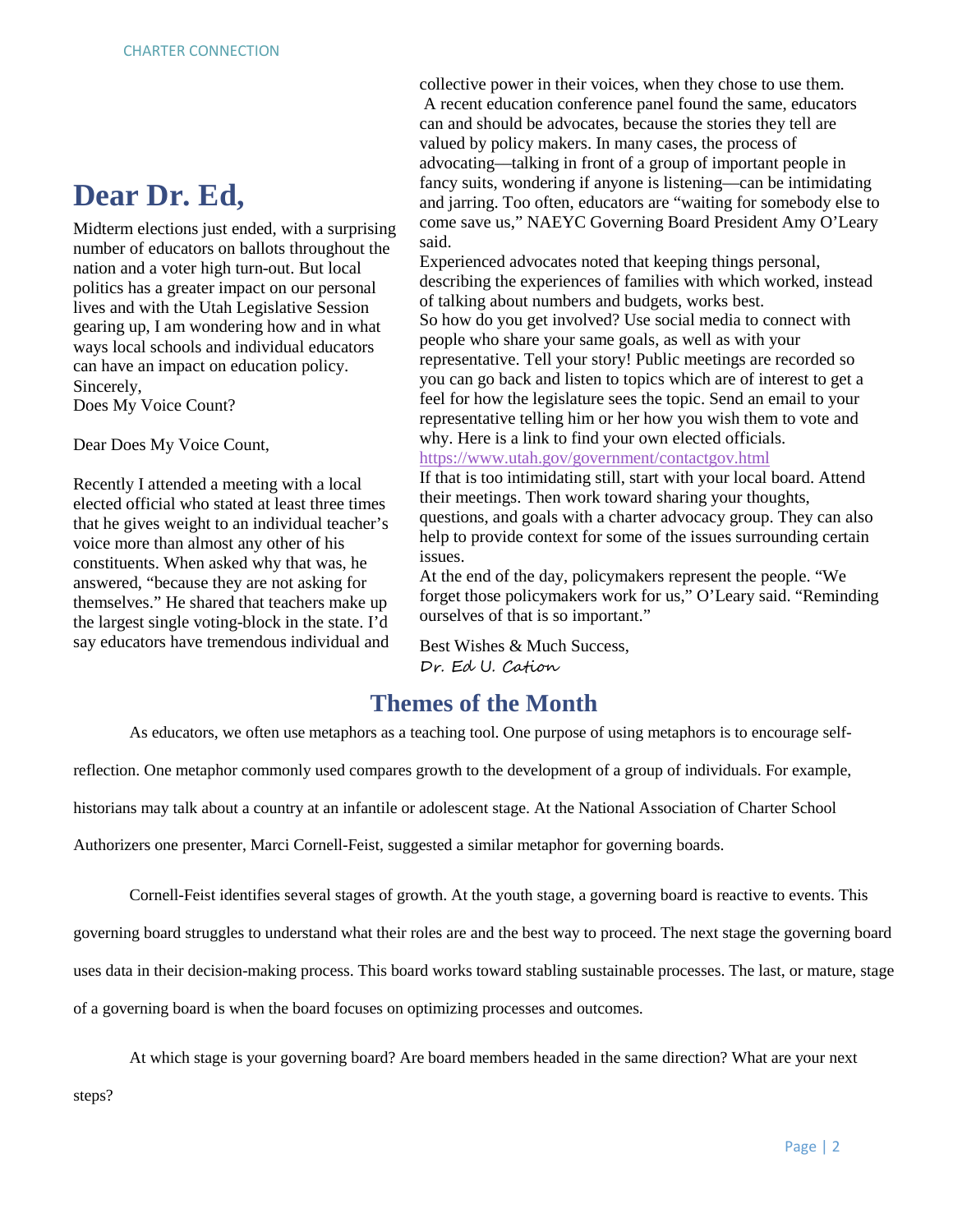## Opportunities for Schools

- <span id="page-2-0"></span>• You can review proposed changes to the Health Education Core Standards at: <https://schools.utah.gov/curr/health> and leave comments in the online survey linked on the web page. Please click on the "Health Education Standards Revision" tab. If you would like to view the current standards to compare changes, please go to the "Utah Core Standards" tab.
- The Esther Katz Rosen Precollege Psychology Grant Program provides financial support for efforts aimed at improving the quality of education in psychological science and its application in the secondary schools for high ability students. Proposals must focus on supplying education for gifted and talented high school students. [More](https://drive.google.com/file/d/1WOzmyoTCxJQxOd7VEgnjgMiMN0IbLfhl/view?usp=sharing)  [information can be found here.](https://drive.google.com/file/d/1WOzmyoTCxJQxOd7VEgnjgMiMN0IbLfhl/view?usp=sharing) **Deadline is March 1, 2019.**
- <span id="page-2-1"></span>• [Apply your endorsement to a Master](https://drive.google.com/file/d/1N_CtINsJ0yW1K2dxa4FZ1IllwdmNKUXw/view?usp=sharing) of Education [at Utah Valley University!](https://drive.google.com/file/d/1N_CtINsJ0yW1K2dxa4FZ1IllwdmNKUXw/view?usp=sharing) Information Meeting at 4:30 PM on December 4th at Freedom Prep Academy Vinyard Elementary Campus 426 North 100 West, Vineyard, UT. [john.allan@uvu.edu](mailto:john.allan@uvu.edu) for questions.
- [Grant available for attending the Utah](https://drive.google.com/file/d/1S61gyKANln6Nl_5BHwg9VYu5e5FvUmJX/view?usp=sharing)  [Science Teachers Association](https://drive.google.com/file/d/1S61gyKANln6Nl_5BHwg9VYu5e5FvUmJX/view?usp=sharing)  [Conference in February, 2019.](https://drive.google.com/file/d/1S61gyKANln6Nl_5BHwg9VYu5e5FvUmJX/view?usp=sharing)
- The Utah Commission on Criminal and Juvenile Justice and the Juvenile Justice Oversight Committee invites you to attend a presentation by Dr. Elizabeth Cauffman on "Arrested Development: Adolescent Development & Juvenile Justice." The event is free to the public and is scheduled for Thursday December 13, 2018 from 4:00pm - 5:30pm at the Draper Park Middle School, 13133 South 1300 East., Draper Utah.
- Save these dates for your regional [seminar regarding special education](https://drive.google.com/file/d/1JEg657aeIGbM-BDTb7Z427Iprf1shI54/view?usp=sharing) topics! South – October 27 West – November 17 North – January 26 East – March 9



## Outstanding in Our Field

- USBE appointed the following students to serve on their newly formed Student Advisory Council: Rachel Dikwa-Nkrumah Yeobah (Intech), Sanjana Kargi (Beehive), Allie Cordero (Summit Academy), Aspen Meldrum (Walden), and Brendan Murphy (Karl G Maeser).
- Rockwell Charter High School's Samantha Lofgren, a 12th grade student, won the Larry Lott Award at the Shakespeare Festival in late September, and Rockwell's baseball team won the 2A Fall Region Title. Very cool!
- Winter Sports School's seniors Maxine Dalton and Samantha Macuga are National Merit Scholarship Semifinalists. Maxine Dalton has also represented Utah as one of two Senators from the state to Girls Nation in Washington DC this summer.
- Governor Gary Herbert taught a class on Utah's annual harvest at Guadalupe School on November 20<sup>th</sup>.